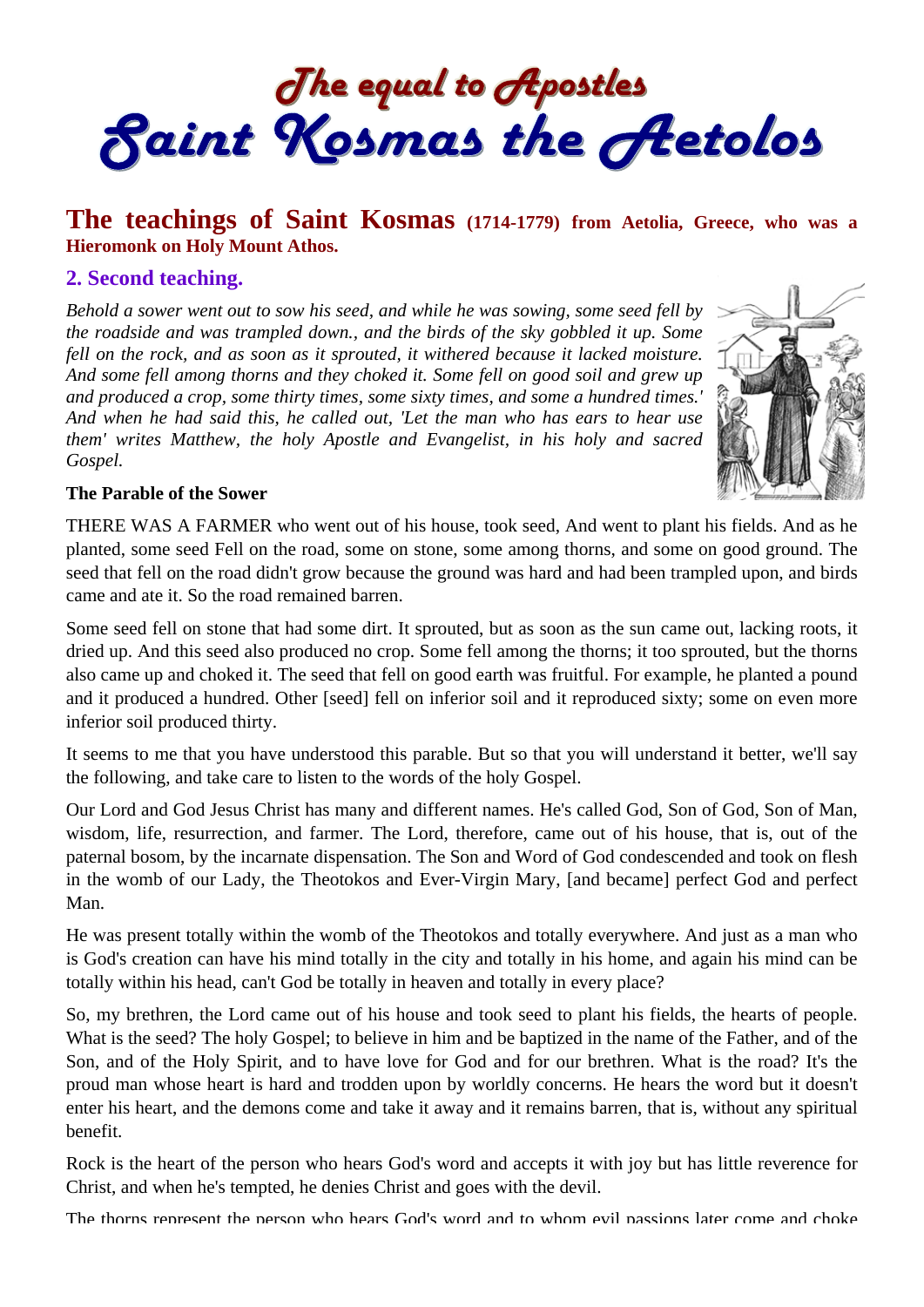and who remains barren. The good earth is the person who is perfect, who brought forth a hundred fold; the middle person who brought forth sixty fold; and the. lesser person who brought forth thirty fold. But you haven't understood the hidden mining of the parable, so we should cite an example about part.

### **Manasseh the King**

IN OLDEN TIMES there was a king of the Jews named Manasseh who tormented them with many tortures. The prophets and teachers counseled him to rule the people with gentleness, but listen to the word of God and didn't repent. Seeing his evil mind, what did God do? He raised up a king from the fought him and made him a slave. He locked him inside a large kettle to burn him. What did Manasseh do inside the kettle? He remembered his sins, he wept, he begged him and he would no longer sin.

Seeing his good disposition, God heard his repentance, tears, and sent an angel to free him from that danger. Later, Manasseh sold his possessions, gave alms, and an ascetic life the remainder of his days with fasts, vigils, and prayer. He went to paradise and rejoices forever.

If, my brethren, there's someone among you who is as hard-hearted as Manasseh, let him remember his sins, repent, and weep. Let him be certain that God accepts his repentance as he did Manasseh's.

## **St. Peter**

ABOUT THE ROCK we have a lot to say, but we'll only give one example, that of St. Peter. On Holy Thursday evening, the Lord as God who knows the hearts of men, knowing everything that was to happen and especially knowing the hearts of the Jews and of Judas, sat and taught the holy Apostles varied teachings. Among other things he told them this word: "You should know that one of you will sell me to the Jews for thirty coins and I shall be mocked by the Jews; they will curse me; they will beat me; and they will crucify me. But don't be sad, because I want to be crucified so that I can crucify sin and the devil, and give life to the people. On the third day I will be raised up and will bring joy to you, to heaven, and to earth, and I will poison Hades and the Jews, and especially the devil. Learn this too, my disciples. At that time you will all abandon me and you will flee."

Peter answered and said: "Lord even if everyone denies you, I'll never deny you."

The Lord said to him: "Peter, don't boast."

"No, Lord, I'm ready to shed even my blood for your love."

The Lord replied: "Fine, Peter. Time will tell."

Peter responded: "May it never be, Lord, that I'll ever deny you."

The Lord said to him: "You who say you love me will deny me tonight; before the rooster crows twice you will deny me three times."

For the Lord knew Peter's heart better,than he did himself.

"No Lord," Peter said again, "all others may deny you but I won't."

The Lord answered: "When the sun beats down upon the wheat and it doesn't dry up, then it can be said to have struck roots."

It is the same with every Christian; when he is tempted and he doesn't deny Christ, then he's a true Christian.

The time came and the Lord voluntarily surrendered to the Jews; the Apostles left immediately as the Lord said they would. The Jews took Christ and brought him to the palace of Annas and Caiaphas and began to question him about his origin.

Peter went and stood afar to see our Christ's passion. A Jew came up to him and said: "Are you also with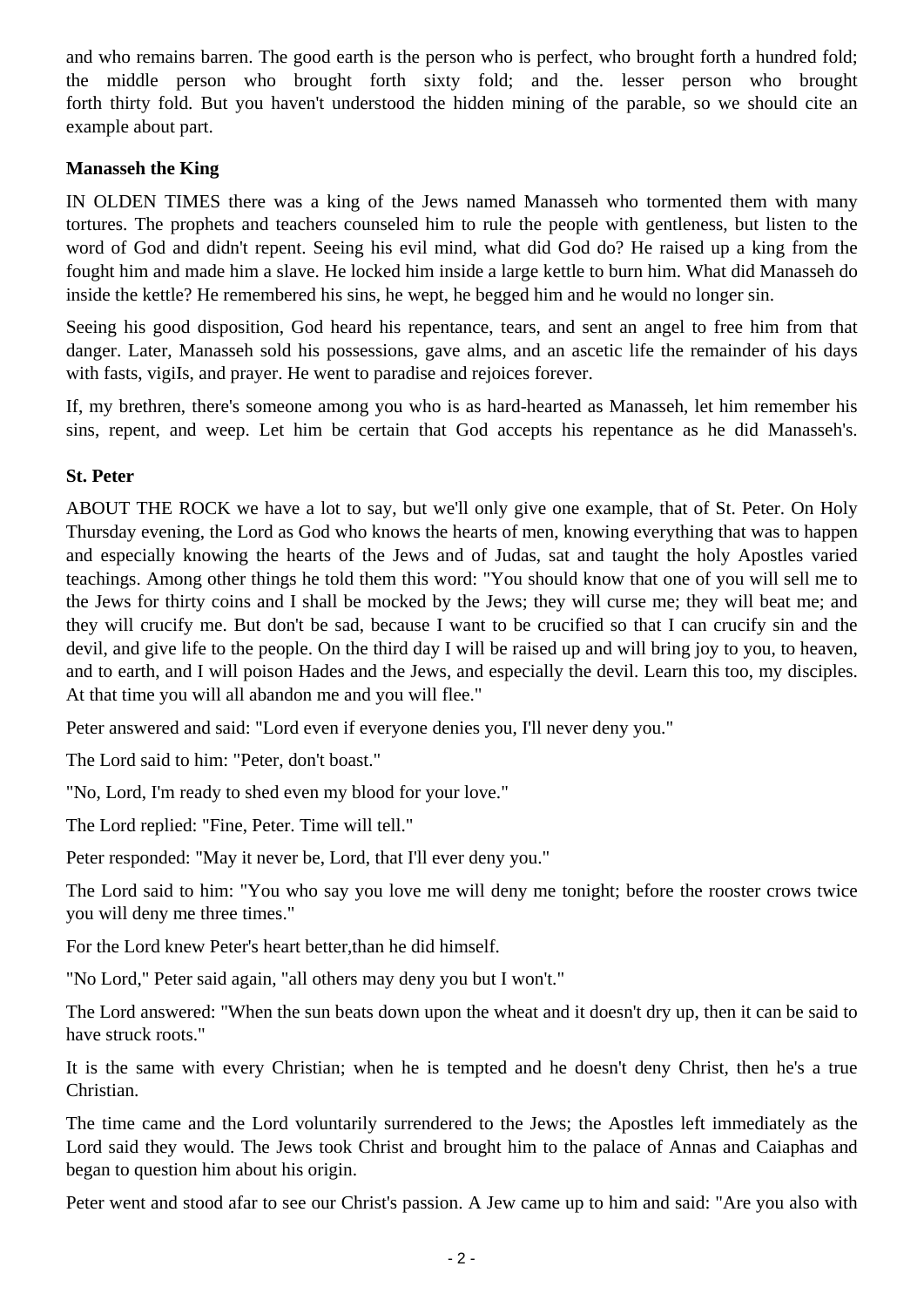### Christ?"

Peter answered: "No. I don't know the man."

Do you hear, brethren, what Peter did? He denied Christ went with the devil. Earlier he stood by to see what they doing to Christ; later he looked for a door to escape.

Another came and said to Peter: "You too are with Christ."

Peter replied again: "I don't know what you're saying."

When he approached the door to leave another Jew caught to him and said: "Are you also his disciple?"

Peter said: "May I be damned if I know the man."

Do you hear, brethren, he who said that he would shed his blood for the love of his Christ, denies him now. And as he the third time, behold the miracle! The rooster crowed as the Lord said it would. Hearing the rooster, Peter the Lord's word and went outside and wept the rest of his life, whenever he heard a rooster crow, he wept remembering his denial.

Christ was crucified. He rose on the third day and appeared to the myrrh-bearing women and said to them: "Go and tell s and Peter that I have risen and I await them in Galilee."

Why did he single out Peter? So that Peter would learn Lord had accepted his repentance and had forgiven him.

The Apostles went to Christ and received the gift of the Holy Spirit. Peter went too but was downcast. The Lord said "Do you love me, Peter?"

And he asked him three times to correct the three denials to bring him back to his former self.

Later Peter traveled throughout the East and West and made thousands of Christians. He was apprehended by an emperor in Rome who asked him to deny Christ and to worship idols.

Peter said to him: "I won't deny him."

So they crucified him with his head down, and he surrendered his sacred soul into our Christ's hands and went to Paradise.

## **Mary of Egypt**

LET US SAY something about the thorns. Blessed Mary of Egypt was twelve years old when she fell into the hands of the devil. She lived in sin day and night. But the merciful God enlightened her and she abandoned the world and went into the desert. There she led a hermit's life for forty years. She was cleansed and became like an angel. God wished to give her rest, so lie sent the holy ascetic Zosimas to hear her confession and to give her holy communion. Then He received her holy soul into paradise, where she rejoices with the angels. If there is anyone here like Blessed Mary, let him immediately weep and repent, now that he has time, and let him be assured that he will be saved as was Blessed Mary.

#### **St. Paraskeve**

LET US SAY something about the good earth. St. Paraskeve was a twelve-year-old maiden from a noble house. Left an orphan, she divided up all her possessions among the poor, and with these she purchased paradise. In place of cosmetics, she wore tears, remembering tier sins. In place of earrings, she kept her ears open to hear the sacred Scriptures. In place of a necklace, she fasted often, which made her neck shine like the sun. In place of rings, she acquired calluses on her fingers from the many prostrations she made. In place of a golden belt, she had her virginity which she guarded all her life. In place of a dress, she was covered by modesty and fear of God. This is how the saint decked herself.

If there is any maiden who wishes to adorn herself, let her consider what this saint did and let her do the same if she wishes to be saved.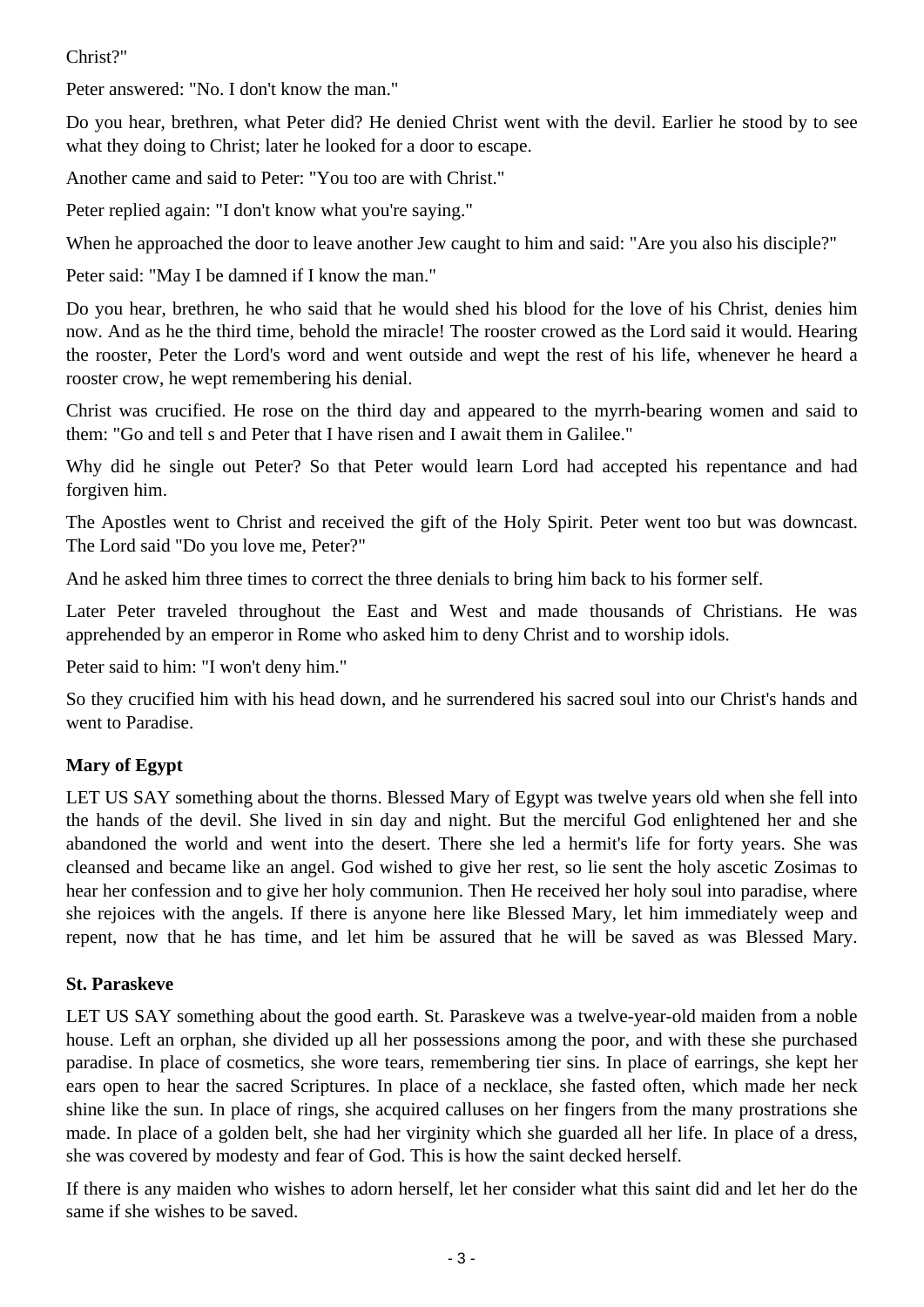In this way, brethren, St. Paraskeve acquired learning and became very wise. Because of her purity, God found her worthy to perform miracles. She cured the blind, the deaf she raised the dead. Two Jews, sons of the devil, seeing the saint perform miracles, envied her and betrayed her to King Antoninus as Christian. So the King summoned her and asked her to deny Christ and to worship the gods and she would become queen.

The saint replied: "I am not foolish like you to deny my Christ and to go to the devil; to leave life and go to death. you leave the darkness and come to the light." you hear, my brethren, how outspoken a young girl a king?

Whoever has Christ in his heart fears nothing in the world. If we too wish not to fear either people or demons, let us have God in our hearts.

King said to the saint: "I'll give you three days to obey; if you don't you'll be put to death."

The saint replied: "O King, what you wish to do in three days time, do it now, for I will not deny my Christ."

The King then ordered a big fire to be lighted and over it was placed, filled with tar and sulfur. Seeing the pot, the saint rejoiced, for she was to depart from this false world and to go to that which is real and eternal.

The King ordered the saint to be put into the pot to be boiled. The saint made the sign of the Cross and got in the pot. The king waited two, three hours and seeing she was not being boiled, he said: "Paraskeve, why aren't you burning?"

The saint said: "Because Christ cooled the water and I don't burn."

The King replied: "Sprinkle me with the water so I can see whether it burns or not."

The saint took some water in her two hands and threw it, into his face, and immediately behold the miracle - he became 'blind and his face was flayed. The King then shouted: "Great is the God of the Christians. In him I also believe. Come Out and baptize me."

The saint got out and baptized him and his entire kingdom. 'Later another king beheaded her and she went to paradise to rejoice forever. This woman yielded a hundred, according to the Lord's word.

#### **SS. Andronikos and Athanasia**

LET US SAY something of him who yielded sixty. On October 9, our Church celebrates the feast of St. Andronikos and his wife Athanasia. God had given them two male children. One day they both died. While crying over her children Athanasia was visited by an angel of the Lord who said to her: "Why are you crying, Athanasia? Your children are rejoicing in paradise and you will enjoy them during the second coming, so don't be sad."

In this way he comforted her. Athanasia then said to Andronikos: "Master, thousands of men and women have preserved their virginity for their entire lives. We got married and have enjoyed physical pleasure. Why don't we join a monastery and work for our soul? We'll also go to paradise."

The blessed Andronikos answered her and said: "Sister, may God's will be done."

From that time on they lived as brother and sister. They gave away their possessions and both entered monasteries and lived by fasting and mortification and went to paradise. They produced the yield of sixty because first they enjoyed physical pleasure and then spiritual. They, of course, are inferior to St. Paraskeve. If any of you wishes to produce a yield of sixty, let him strive as St. Andronikos and St. Athanasia and he'll be saved. Again, if you can't produce sixty, imitate him who produced thirty.

#### **A Priest Named John**

IN THE EAST there was a priest named John who was married and had twenty children. One day a bishop visited his home and saw the children and asked whose they were.